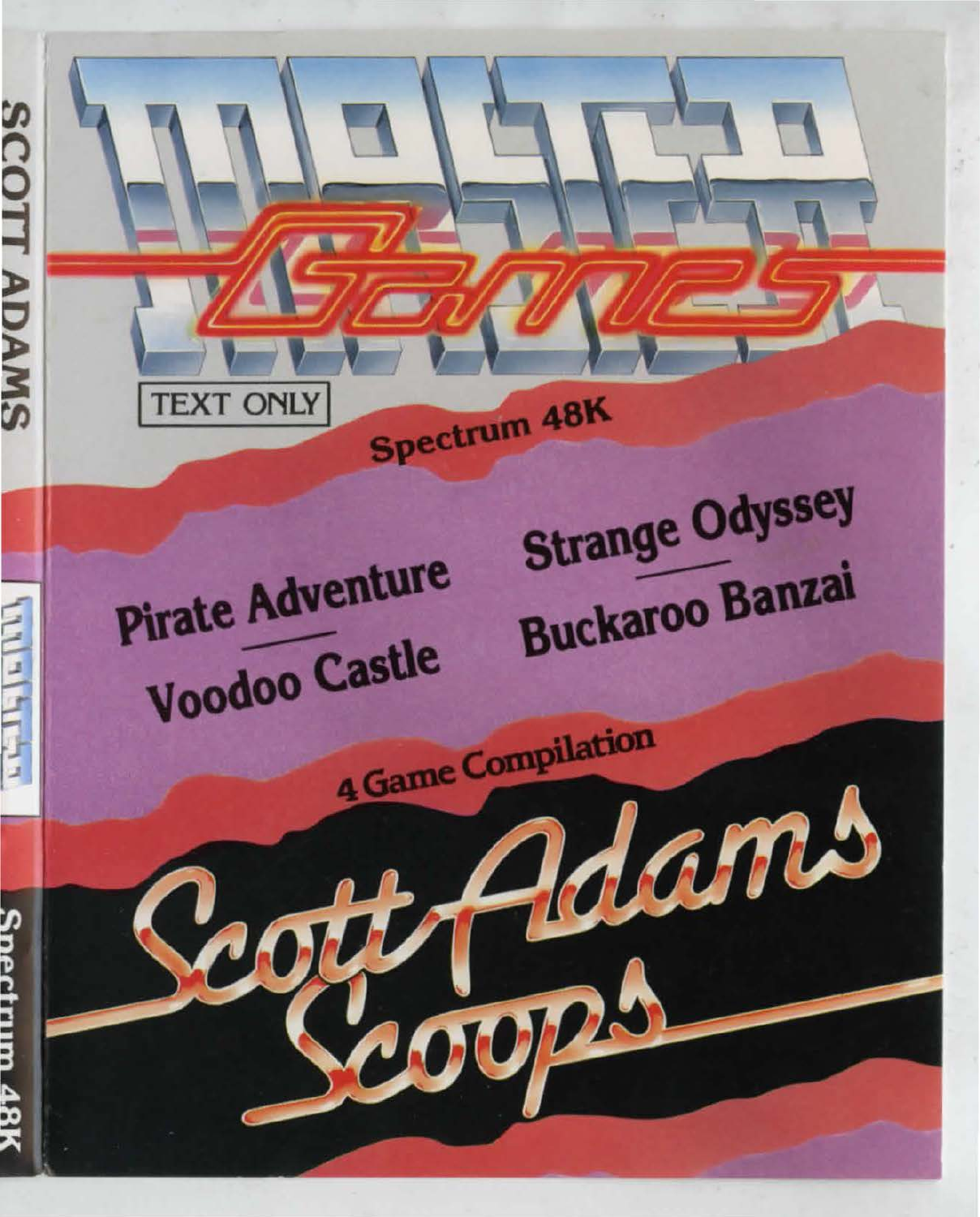### **PLAYING HINTS**

Draw a map as you go, there are a lot more places than you think and without a map you will end up going round in circles or missing areas which you haven't tried. It doesn't need to be perfect as long as you have some record of where you have been and what you've found (as well as where you found it). Examine things you find and try to remember that most problems have solutions that require no more than some careful thought and a little common sense. If you get stuck try typing HELP-you may or may not get assistance but you won't know until you ask and be careful about assuming things, it can be fatal.

To speed things up you may use the following abbreviations: N, S, E, W, U, D, for Go North, South, East, West, Up or Down. I is short for Inventory and will list what you are carrying.

Some (but not all) of the words available that you may find useful are:- Get, Take, Drop, Go, Climb, Jump, Enter, Examine, Go, Leave, Move, Quit, Say, Wear, Read, Save, Light, Pull, Push and Look . . . There are others!!! Instructions are entered by you in the form of two word commands with the first word being a verb. If the computer doesn't understand, it will tell you so and you must try rewording what you wish to do, eq. instead of GO FLYING try FLY. You will find that objects which can be picked up usually require only the last part of their name as in the BLUE OX where typing GET OX is all that is needed.

Good luck, happy adventuring and try not to die too often.

# **SPECTRUM**

Connect the EAR socket on your Spectrum to the EAR socket on your recorder and ensure the MIC lead is disconnected.

Ensure cassette is fully rewound. Zeroise tape counter. Type **LOAD""**  press **PLAY** on your cassette recorder and **ENTER** on your Spectrum. The required program will then load automatically. When the program has loaded you will be asked if you wish to start a new game or reload a saved game. To commence play simply answer the prompt for a new game. If you wish to continue a saved game, respond appropriately to the prompt and insert the cassette of your saved game (fully rewound) into your recorder. Press **PLAY** and then press **RETURN** as instructed on the screen. If you wish to save a game to continue at a later date, insert a blank tape into your cassette recorder and type **SAVE GAME** and **RETURN** on your Spectrum. Follow the instructions on the screen to ready your cassette, press **PLAY** and **RECORD,** then press **RETURN.**  Your current position will now be saved but please note that it is essential to load the program first before attempting to reload a saved game. Each game is individually loaded. So to load the next program switch off the computer and then on again and repeat loading procedure (as above). You may find it worthwhile to make a note of the counter reference on the cassette player. For ease we have included a grid for you.

Pirate Adventure **Container Strange Odyssey** Voodoo Castle Buckaroo Banzai

This compilation 1987 Manufactured in the UK under license from Adventure Sort UK Ltd., by US Gold Ltd., Units 2/3 Holford Way, Holford, Birmingham B6 7AX.

All rights reserved. Copyright subsists on this program. Unauthorised broadcasting, diffusion, public performance, copying or re-recording, hiring, leasing, renting and selling **under any exchange or repurchase scheme in any manner is prohibited.**